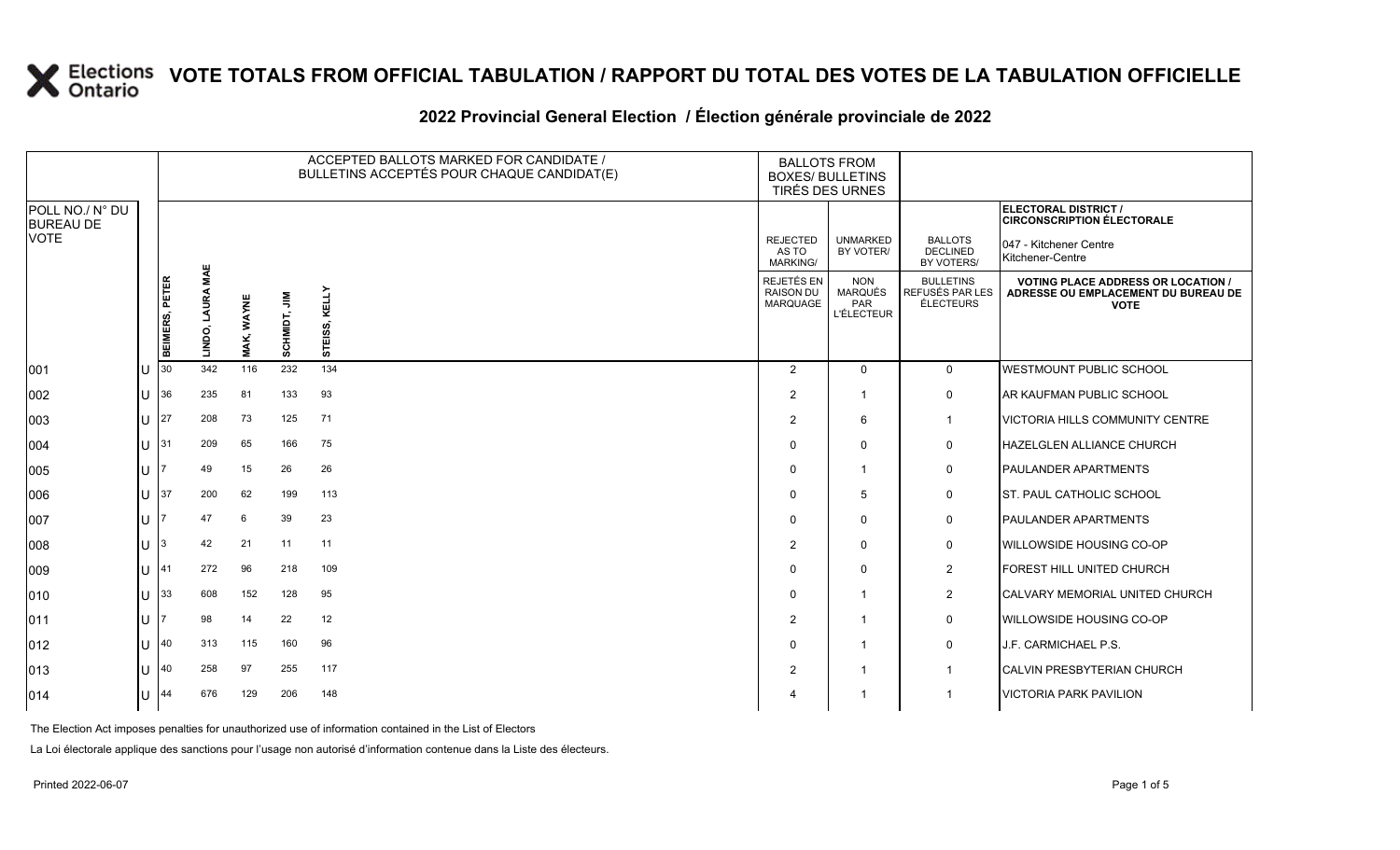### **2022 Provincial General Election / Élection générale provinciale de 2022**

|                                     |    |                |                        |            |              | ACCEPTED BALLOTS MARKED FOR CANDIDATE /<br>BULLETINS ACCEPTÉS POUR CHAQUE CANDIDAT(E) | <b>BALLOTS FROM</b><br><b>BOXES/ BULLETINS</b><br>TIRÉS DES URNES |                                                          |                                                         |                                                                                                 |  |
|-------------------------------------|----|----------------|------------------------|------------|--------------|---------------------------------------------------------------------------------------|-------------------------------------------------------------------|----------------------------------------------------------|---------------------------------------------------------|-------------------------------------------------------------------------------------------------|--|
| POLL NO./ N° DU<br><b>BUREAU DE</b> |    |                |                        |            |              |                                                                                       |                                                                   |                                                          |                                                         | ELECTORAL DISTRICT /<br><b>CIRCONSCRIPTION ÉLECTORALE</b>                                       |  |
| <b>VOTE</b>                         |    |                |                        |            |              |                                                                                       | <b>REJECTED</b><br>AS TO<br>MARKING/                              | <b>UNMARKED</b><br>BY VOTER/                             | <b>BALLOTS</b><br><b>DECLINED</b><br>BY VOTERS/         | 047 - Kitchener Centre<br>Kitchener-Centre                                                      |  |
|                                     |    | BEIMERS, PETER | MAE<br>LAURA<br>LINDO, | MAK, WAYNE | SCHMIDT, JIM | S, KELLY<br>Ö)<br>STEI                                                                | REJETÉS EN<br><b>RAISON DU</b><br>MARQUAGE                        | <b>NON</b><br><b>MARQUÉS</b><br>PAR<br><b>L'ÉLECTEUR</b> | <b>BULLETINS</b><br>REFUSÉS PAR LES<br><b>ÉLECTEURS</b> | <b>VOTING PLACE ADDRESS OR LOCATION /</b><br>ADRESSE OU EMPLACEMENT DU BUREAU DE<br><b>VOTE</b> |  |
| $ 015\rangle$                       | lU | 35             | 364                    | 141        | 237          | 121                                                                                   | $\mathbf 1$                                                       | $\overline{1}$                                           | $\mathbf{3}$                                            | <b>BREITHAUPT CENTRE</b>                                                                        |  |
| 016                                 | lu | 27             | 333                    | 101        | 112          | 62                                                                                    | $\Omega$                                                          | $\overline{2}$                                           | $\mathbf{3}$                                            | <b>GRACE LUTHERAN CHURCH</b>                                                                    |  |
| $ 017\rangle$                       | lu | 29             | 250                    | 118        | 149          | 87                                                                                    | $\mathbf{0}$                                                      | $\mathbf 0$                                              |                                                         | <b>IST. STEPHEN LUTHERAN CHURCH</b>                                                             |  |
| 018                                 | lu | 5              | 69                     | 15         | 19           | 14                                                                                    |                                                                   | $\Omega$                                                 | $\mathbf 1$                                             | <b>BENTON STREET BAPTIST CHURCH</b>                                                             |  |
| $ 019\rangle$                       | lu | 12             | 56                     | 24         | 21           | 12                                                                                    | $\Omega$                                                          | $\Omega$                                                 | $\mathbf 0$                                             | <b>BENTON STREET BAPTIST CHURCH</b>                                                             |  |
| 020                                 | lu | 21             | 416                    | 115        | 119          | 86                                                                                    | 2                                                                 | $\mathbf 0$                                              | $\mathbf 0$                                             | DOWNTOWN COMMUNITY CENTRE                                                                       |  |
| 021                                 | lu | 11             | 184                    | 43         | 66           | 49                                                                                    | $\overline{2}$                                                    | 3                                                        | $\overline{1}$                                          | <b>KITCHENER MARKET</b>                                                                         |  |
| 022                                 | lu | 62             | 368                    | 132        | 237          | 73                                                                                    | $\Omega$                                                          | $\overline{1}$                                           | 0                                                       | <b>PRUETER P.S.</b>                                                                             |  |
| 023                                 | IП | 68             | 377                    | 117        | 209          | 86                                                                                    |                                                                   | $\overline{1}$                                           | 6                                                       | <b>IMILL-COURTLAND COMM. CTR.</b>                                                               |  |
| 024                                 | lu | 42             | 598                    | 139        | 142          | 92                                                                                    | 2                                                                 | $\overline{4}$                                           | 3                                                       | BETHANY EVANGELICAL MISSIONARY<br><b>CHURCH</b>                                                 |  |
| 025                                 |    | $\vert$ U 31   | 238                    | 82         | 156          | 71                                                                                    | $\Omega$                                                          | $\mathbf 0$                                              | $\overline{7}$                                          | <b>GRAND RIVER UNITARIAN CONGREGATION</b>                                                       |  |
| 026                                 | ΙU | 80             | 776                    | 227        | 355          | 226                                                                                   | 3                                                                 | 6                                                        | 3                                                       | KITCHENER MEMORIAL AUDITORIUM<br><b>COMPLEX</b>                                                 |  |
| 027                                 | lU | 123            | 537                    | 218        | 477          | 172                                                                                   | $\overline{2}$                                                    | 3                                                        |                                                         | <b>SMITHSON PUBLIC SCHOOL</b>                                                                   |  |

The Election Act imposes penalties for unauthorized use of information contained in the List of Electors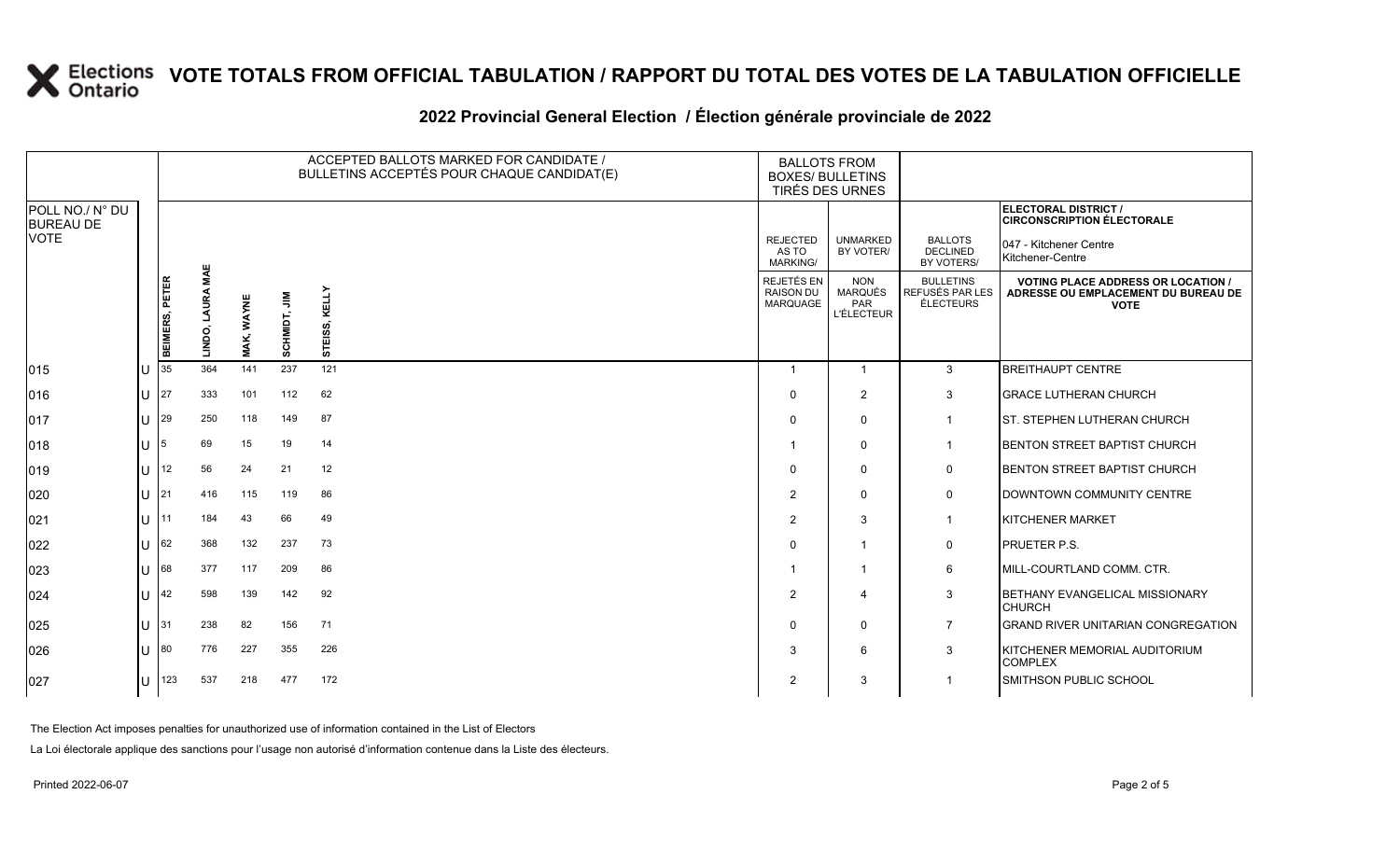### **2022 Provincial General Election / Élection générale provinciale de 2022**

|                                     |    |                |                     |                   |              | ACCEPTED BALLOTS MARKED FOR CANDIDATE /<br>BULLETINS ACCEPTÉS POUR CHAQUE CANDIDAT(E) | <b>BALLOTS FROM</b><br><b>BOXES/ BULLETINS</b><br>TIRÉS DES URNES |                                                          |                                                  |                                                                                                 |
|-------------------------------------|----|----------------|---------------------|-------------------|--------------|---------------------------------------------------------------------------------------|-------------------------------------------------------------------|----------------------------------------------------------|--------------------------------------------------|-------------------------------------------------------------------------------------------------|
| POLL NO./ N° DU<br><b>BUREAU DE</b> |    |                |                     |                   |              |                                                                                       |                                                                   |                                                          |                                                  | ELECTORAL DISTRICT /<br><b>CIRCONSCRIPTION ÉLECTORALE</b>                                       |
| <b>VOTE</b>                         |    |                |                     |                   |              |                                                                                       | <b>REJECTED</b><br>AS TO<br><b>MARKING/</b>                       | <b>UNMARKED</b><br>BY VOTER/                             | <b>BALLOTS</b><br><b>DECLINED</b><br>BY VOTERS/  | 047 - Kitchener Centre<br>Kitchener-Centre                                                      |
|                                     |    | BEIMERS, PETER | MAE<br>LINDO, LAURA | <b>MAK, WAYNE</b> | SCHMIDT, JIM | KELLY<br>SS,<br>STEI                                                                  | REJETÉS EN<br><b>RAISON DU</b><br><b>MARQUAGE</b>                 | <b>NON</b><br><b>MARQUÉS</b><br>PAR<br><b>L'ÉLECTEUR</b> | <b>BULLETINS</b><br>REFUSÉS PAR LES<br>ÉLECTEURS | <b>VOTING PLACE ADDRESS OR LOCATION /</b><br>ADRESSE OU EMPLACEMENT DU BUREAU DE<br><b>VOTE</b> |
| 028                                 |    | 51             | 273                 | 102               | 242          | 107                                                                                   | 2                                                                 | 2                                                        | 3                                                | <b>ST. ANTHONY DANIEL PARISH</b>                                                                |
| 029                                 | U  | 72             | 232                 | 102               | 272          | 123                                                                                   | $\Omega$                                                          | 4                                                        | 4                                                | MACKENZIE KING P.S.                                                                             |
| 030                                 |    | 46             | 315                 | 105               | 244          | 132                                                                                   | 0                                                                 | 0                                                        | $\overline{2}$                                   | ST. LUKE'S LUTHERAN CHURCH                                                                      |
| 031                                 |    | 45             | 173                 | 78                | 158          | 77                                                                                    | 3                                                                 | -1                                                       | $\mathbf 0$                                      | <b>GRAND RIVER C.I.</b>                                                                         |
| 032                                 |    | 34             | 216                 | 98                | 297          | 107                                                                                   | $\Omega$                                                          | $\Omega$                                                 | $\overline{2}$                                   | <b>CALVARY KITCHENER</b>                                                                        |
| 033                                 | ПT | 51             | 229                 | 85                | 167          | 97                                                                                    | -1                                                                | 0                                                        | $\mathbf{1}$                                     | <b>EMMANUEL BIBLE COLLEGE</b>                                                                   |
| 034                                 | U  | 100            | 281                 | 118               | 355          | 176                                                                                   | 2                                                                 | 3                                                        | $\mathbf 0$                                      | <b>GRAND RIVER REC COMPLEX</b>                                                                  |
| 035                                 | ПT | 61             | 254                 | 98                | 399          | 143                                                                                   |                                                                   | 2                                                        | 1                                                | <b>GRANDVIEW BAPTIST CHURCH</b>                                                                 |
| 036                                 |    | 76             | 228                 | 124               | 381          | 182                                                                                   | -1                                                                | -1                                                       | 0                                                | KITCHENER EAST PRESBYTERIAN CHURCH                                                              |
| 037                                 | U  | 78             | 262                 | 66                | 355          | 153                                                                                   |                                                                   | $\Omega$                                                 | $\mathbf 0$                                      | SAINT JOHN PAUL II CATHOLIC SCHOOL                                                              |
| 400                                 | U  |                | 110                 | 27                | 32           | 26                                                                                    | 3                                                                 | -1                                                       | 0                                                | <b>PARK PLACE TOWERS</b>                                                                        |
| 401                                 |    | 5              | 41                  | 15                | 12           | 15                                                                                    | $\Omega$                                                          | 0                                                        | 0                                                | <b>BELMONT HEIGHTS</b>                                                                          |
| 402                                 |    |                | 80                  | 30                | 69           | 34                                                                                    | $\Omega$                                                          | $\mathbf 0$                                              | $\mathbf 0$                                      | <b>TRIO ON BELMONT</b>                                                                          |
| 403                                 | ПJ |                | 50                  | 23                | 28           | 9                                                                                     |                                                                   | $\Omega$                                                 | $\mathbf 0$                                      | <b>KINGS TOWER</b>                                                                              |

The Election Act imposes penalties for unauthorized use of information contained in the List of Electors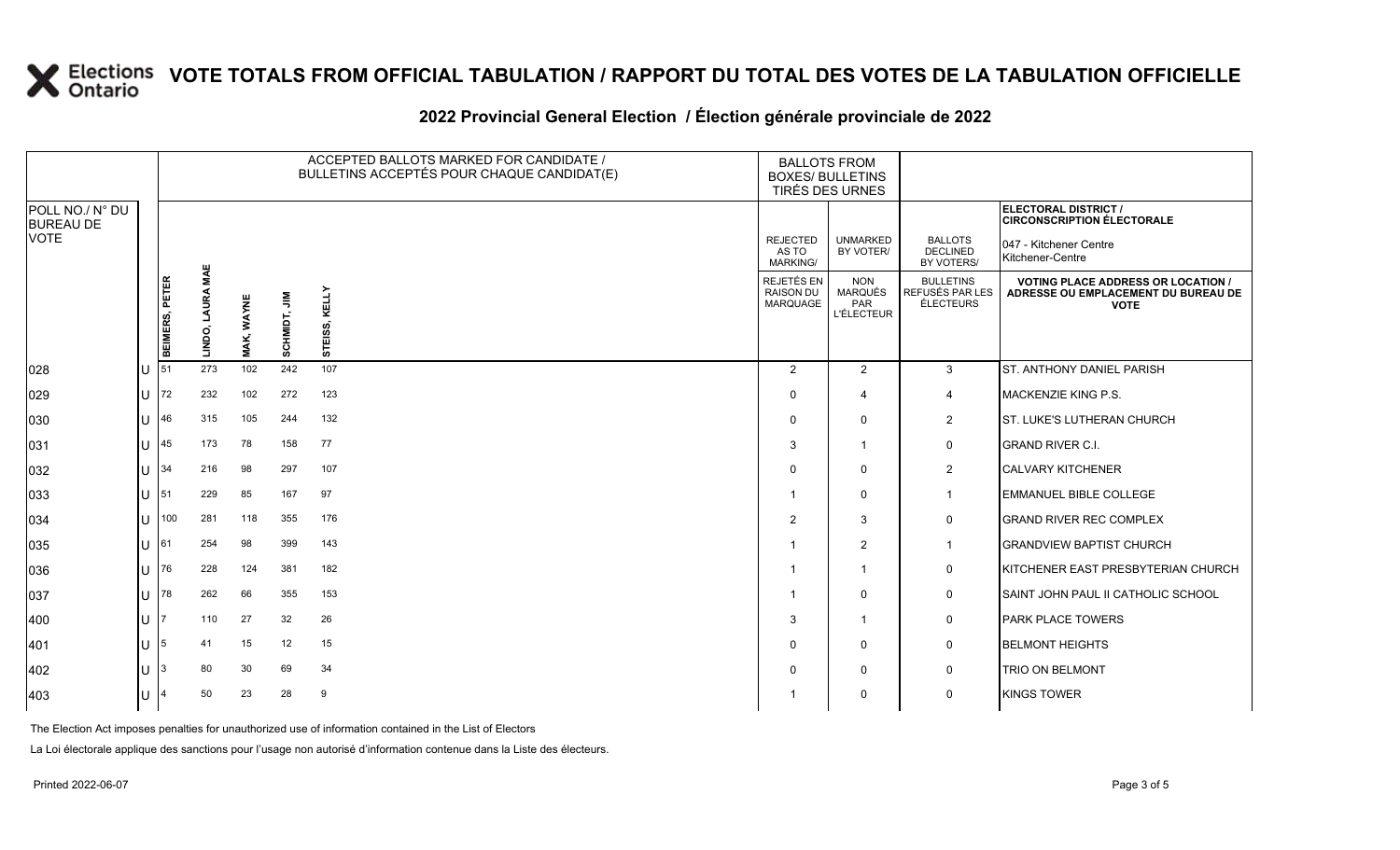### **2022 Provincial General Election / Élection générale provinciale de 2022**

|                                     |              |                |                               |                   |               |                | ACCEPTED BALLOTS MARKED FOR CANDIDATE /<br>BULLETINS ACCEPTÉS POUR CHAQUE CANDIDAT(E) | <b>BALLOTS FROM</b><br><b>BOXES/ BULLETINS</b><br>TIRÉS DES URNES |                                                          |                                                  |                                                                                                 |
|-------------------------------------|--------------|----------------|-------------------------------|-------------------|---------------|----------------|---------------------------------------------------------------------------------------|-------------------------------------------------------------------|----------------------------------------------------------|--------------------------------------------------|-------------------------------------------------------------------------------------------------|
| POLL NO./ N° DU<br><b>BUREAU DE</b> |              |                |                               |                   |               |                |                                                                                       |                                                                   |                                                          |                                                  | ELECTORAL DISTRICT /<br><b>CIRCONSCRIPTION ÉLECTORALE</b>                                       |
| VOTE                                |              |                |                               |                   |               |                |                                                                                       | <b>REJECTED</b><br>AS TO<br><b>MARKING/</b>                       | <b>UNMARKED</b><br>BY VOTER/                             | <b>BALLOTS</b><br>DECLINED<br>BY VOTERS/         | 047 - Kitchener Centre<br>Kitchener-Centre                                                      |
|                                     |              | BEIMERS, PETER | MAE<br><b>LAURA</b><br>LINDO, | <b>MAK, WAYNE</b> | ⋚<br>SCHMIDT, | STEISS, KELLY  |                                                                                       | REJETÉS EN<br><b>RAISON DU</b><br><b>MARQUAGE</b>                 | <b>NON</b><br><b>MARQUÉS</b><br>PAR<br><b>L'ÉLECTEUR</b> | <b>BULLETINS</b><br>REFUSÉS PAR LES<br>ÉLECTEURS | <b>VOTING PLACE ADDRESS OR LOCATION /</b><br>ADRESSE OU EMPLACEMENT DU BUREAU DE<br><b>VOTE</b> |
| 404                                 | lΗ           | 14             | 81                            | 29                | 38            | 25             |                                                                                       | $\overline{2}$                                                    | $\mathbf 0$                                              | $\mathbf 0$                                      | <b>VICTORIA PARK PLACE</b>                                                                      |
| 405                                 |              |                | 39                            | 11                | 14            | $\overline{7}$ |                                                                                       | $\Omega$                                                          | $\Omega$                                                 | 0                                                | <b>ONE VICTORIA</b>                                                                             |
| 406                                 |              | $\mathfrak{p}$ | 47                            | 27                | 48            | 48             |                                                                                       | $\Omega$                                                          | 1                                                        | 0                                                | <b>IRON HORSE TOWER</b>                                                                         |
| 407                                 | ΙU           |                | 36                            | 17                | 20            | $\overline{7}$ |                                                                                       | $\Omega$                                                          | $\mathbf 0$                                              | $\mathbf{1}$                                     | <b>ESTATES APARTMENTS</b>                                                                       |
| 408                                 | $\mathbf{L}$ |                | 47                            | 13                | 19            | 5              |                                                                                       | $\Omega$                                                          | $\Omega$                                                 | 0                                                | <b>CITY CENTRE CONDOS</b>                                                                       |
| 409                                 |              |                | 48                            | 15                | 18            | 17             |                                                                                       | $\Omega$                                                          | $\mathbf{0}$                                             | 0                                                | <b>ARROW LOFTS</b>                                                                              |
| 410                                 | $\mathbf{U}$ | IЗ             | 22                            | 10                | 21            | 13             |                                                                                       | $\Omega$                                                          | $\mathbf 0$                                              | 0                                                | <b>SENIOREN HAUS CONCORDIA</b>                                                                  |
| 411                                 |              |                | 30                            | $\overline{7}$    | 48            | 29             |                                                                                       | $\Omega$                                                          | 0                                                        | 0                                                | <b>LEXINGTON GRAND</b>                                                                          |
| 700                                 |              |                | 8                             | $\overline{4}$    | 11            | 13             |                                                                                       | -1                                                                | $\Omega$                                                 | $\mathbf 0$                                      | <b>HIGHLAND PLACE</b>                                                                           |
| 701                                 | lΗ           |                | 10                            | $\overline{4}$    | 5             | 13             |                                                                                       | 3                                                                 | $\mathbf{0}$                                             | $\mathbf 0$                                      | <b>VICTORIA PLACE</b>                                                                           |
| 702                                 |              |                |                               |                   |               |                | COMBINED WITH 703 / COMBINÉ À 703                                                     |                                                                   |                                                          |                                                  |                                                                                                 |
| 703                                 |              |                | 13                            |                   | 13            | 14             |                                                                                       | $\Omega$                                                          | $\Omega$                                                 | $\mathbf{0}$                                     | MURRAY'S MILLWOOD MANOR RETIREMENT<br><b>HOME</b>                                               |
| 704                                 |              |                | 5                             | 3                 | 16            | 15             |                                                                                       | $\Omega$                                                          | 0                                                        | 0                                                | <b>PEOPLECARE AR GOUDIE KITCHENER</b>                                                           |
| 705                                 |              | 5              | 37                            | -6                | 26            | 28             |                                                                                       |                                                                   | $\Omega$                                                 | 0                                                | <b>SUNNYSIDE HOME</b>                                                                           |

The Election Act imposes penalties for unauthorized use of information contained in the List of Electors